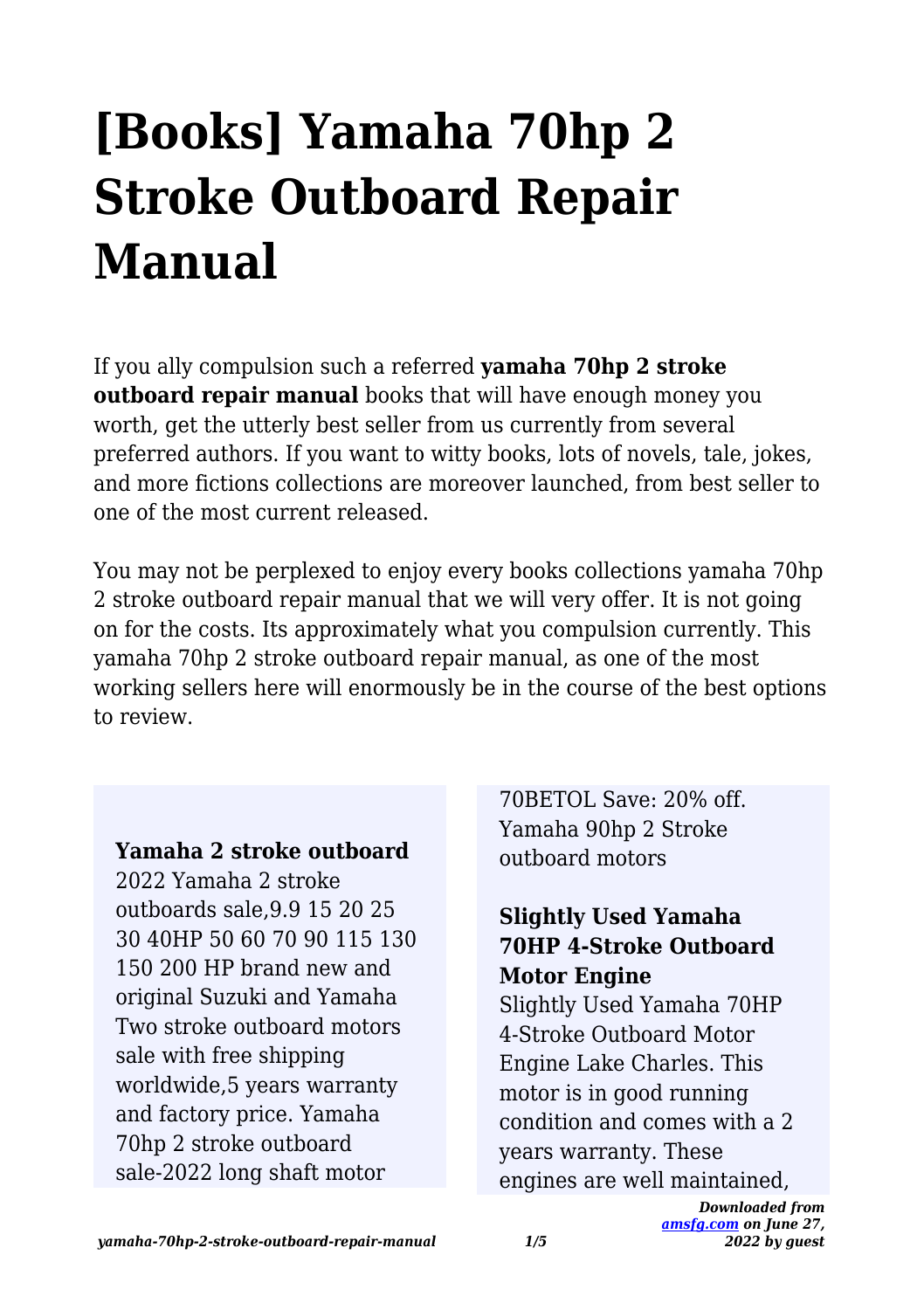these engines are in excellent condition Like new, ready to run. Engines comes with Digital gauges, Harness, battery cable, hose connector and Propeller

## **Yamaha 50hp outboard-New 4 stroke boat motors sale long shaft**

2022 Yamaha 50hp outboard-New 4 stroke boat motors sale long shaft . HP: 50 Engine Type: 4 Cylinder Displacement: 60.8 ci (996 cc) Bore x Stroke: 65 x 75 mm (2.56 x 2.95in) Prop Shaft Horsepower: 50 @ 5500 RPM Compression Ratio: 9.5 RPM Range: 5000-6000 Fuel Induction System: EFI (SOHC) Fuel Type: Unleaded gasoline (minimum pump octane 87) Exhaust: Thru …

## **Yamaha Four Stroke 60HP Outboard Engine - Reef Marine**

Yamaha Four Stroke 70HP Outboard Engine. The launch of Yamaha's F70 changed customers' expectations of outboards in this category forever. Beating in the heart of the F70 is a unique fourcylinder, 16-valve 26 Prospect St Mackay, QLD, 4740 (07)

4957 3521; admin@reefmarine.net;

## **Yamaha - Outboard OEM Parts | Boats.net**

Series Fuel Induction HP Trim & Tilt Shaft Controls Year; B  $=$  Inshore Series  $C = C$  Series  $E =$  Enduro Series  $F =$  Four Stroke L = Counter Rotation P  $=$  Pro Series S  $=$  Saltwater Series  $T =$  High Thrust  $V =$ VMAX Series: F = Four Stroke  $X = OX66$  Advanced Fuel Injection  $Z = High$ Pressure Direct Injection: 2.5 4 6 8 9.9 15 20 25 40 50 60 70 75 90 115 150

## **DOWNLOAD 1995-2006 Yamaha Outboard Service Manuals**

Instant Download Manuals for Yamaha Outboard Engines 2.5 HP 4 HP 6 HP 8 HP 9.9HP 15HP 20 HP 25 30 40 48 50 55 60 70 75 90 100 115 130 150 200 225 250 HP 4-Stroke & 2 Stroke Models. 2004 04' & 2005 Yamaha Marine Outboard 70HP (70-HP) 2- Stroke Engines. Model name 70BETO, USA and Canada name 70TR 70C (70-C).

## **FOUR STROKE 100 HOUR MAINTENANCE KITS -**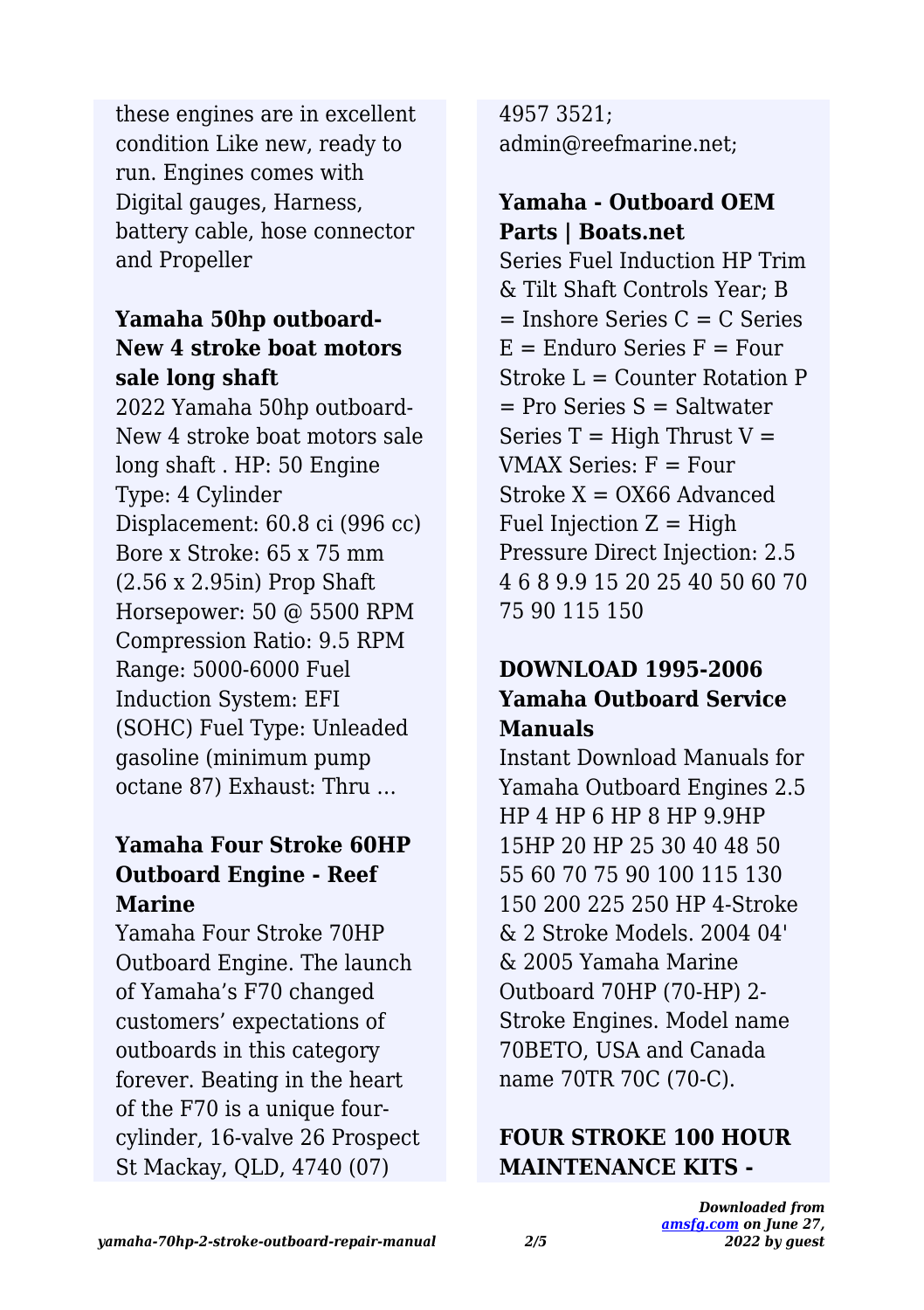## **Page 1 - SIM YAMAHA**

Not sure what parts should be changed at 100 hours? Check out our Yamaha Service Information link for Yamaha's maintenance schedules. Our 100 Hour Maintenance Kits come with Yamalube outboard engine oil, oil filter, oil drain plug gasket, lower unit gear lube oil, lower unit vent and plug gaskets, the primary fuel filter on the engine, the gasket for the cup the filter sits in, and a

## **Yamaha Outboards | Boats.net**

Genuine Yamaha outboard motors on sale every day at Boats.net. Free shipping on select models and huge discounts! 70HP: 250HP: 15HP: 75HP: 300HP: 20HP: 90HP: 350HP: 25HP: 115HP: 425HP: Yamaha outboards are available in a wide range of horsepower for both 2-stroke and 4-stroke models. Our sales team will help you find one of the best

## **Outboard Propellers - Yamaha, Mercury, Mariner, Johnson, …**

Ozpropellers has a full range of Outboard propellers. We

have the Stainless Steel or Alloy Outboard boat propeller to suit your needs. Yamaha 2.5-3hp Propeller 3 Blade Aluminium Prop 6L5-45943-00 (7 1/4 x 6) Rated 5.00 out of 5 Ozpropeller to suit Suzuki 4 Stroke 70-80-90-100-115-140hp Aluminium 3 Blade Propeller Prop. Rated 4.86 out of

## **70-50 HP 1L Midrange Outboard Motors | Yamaha Outboards**

The 1.8L I-4 F90 horsepower In-Line Four Yamaha outboard is a mid-range fourstroke outboard that is best for recreation boats like a pontoon or fishing boat. Find a Dealer (2.56 x 2.95 in.) Prop Shaft Horsepower: 70hp at 5800 rpm: Full Throttle RPM Range:  $5300 \sim 6300$  rpm: Yamaha 10-Micron Fuel/Water Separating Filter (external) C.A.R.B

## **Amazon.com: Diagnostic USB Cable Kit for Yamaha YDS Boat …**

YDS 1.33 - You will be able to read all of your engine diagnostic codes and records, engine hours, activate low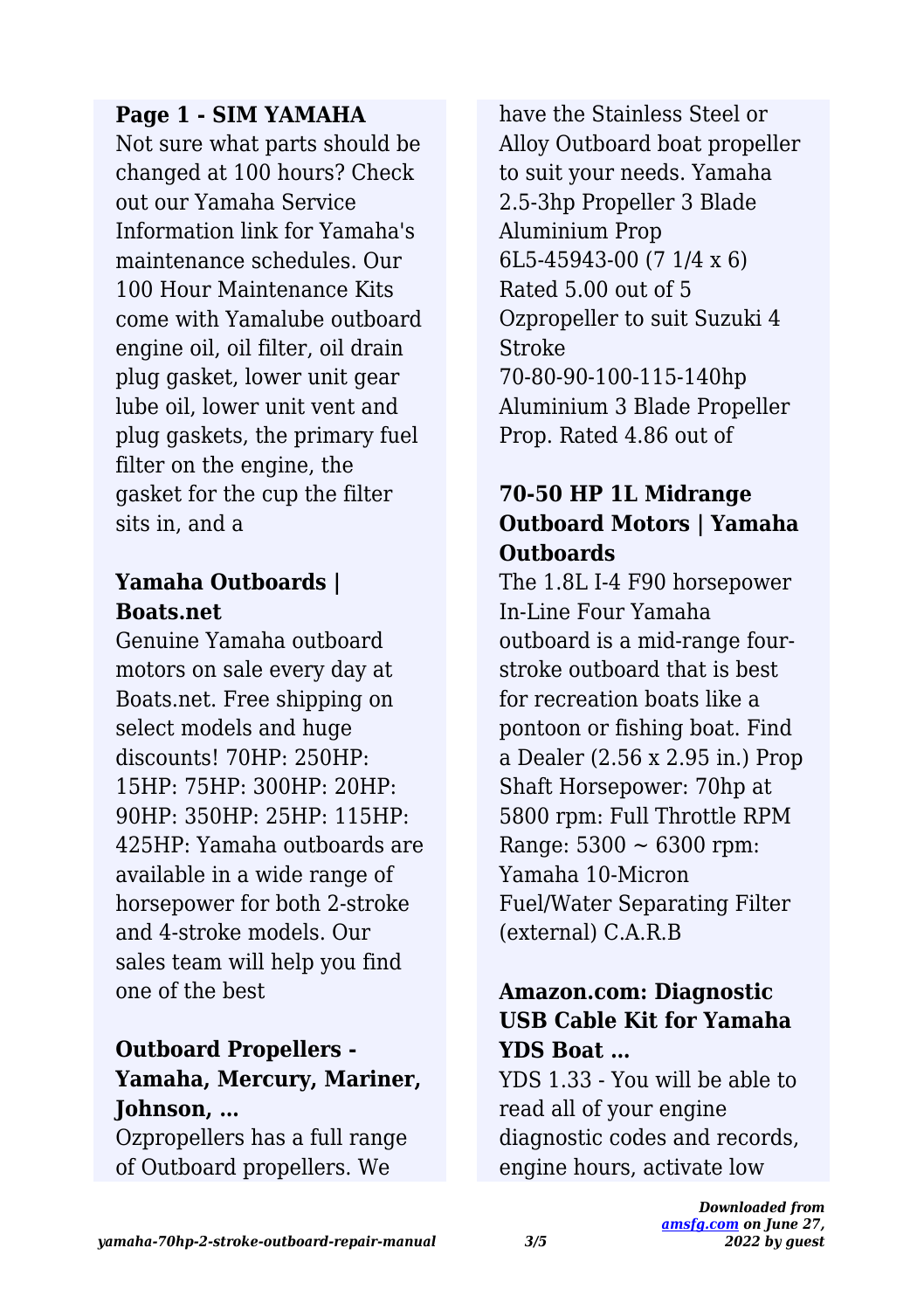and high pressure fuel pumps, test individual injectors and ignition coils, set tilt-limit, deactivate most engine sensors for testing, view all sensor readings (TPS, IAC, battery voltage, charging voltage, rpm, oil pressure, MAP, etc..), stationary and static diagnostic tests, and

## **Australian supplier of aftermarket spare parts - Outboard Spares**

We are Australian owned and operated and supply aftermarket outboard spare parts to the recreational and commercial boating industry. Shop by OUTBOARD . Yamaha . Yamaha Anodes; Yamaha Carburettor & Fuel Components; Yamaha Electrical & Ignition Evinrude E-TEC 40-60hp 2 Stroke Service Kit (OSSK5. \$162.95 (5) Add to Cart. Evinrude Johnson

## **Australian supplier of aftermarket spare parts - Outboard Spares**

We are Australian owned and operated and supply aftermarket outboard spare parts to the recreational and commercial boating industry.

Shop by OUTBOARD . Yamaha . Yamaha Anodes; Yamaha Carburettor & Fuel Components; Yamaha Electrical & Ignition Evinrude Johnson 20-30hp 2 Stroke Service Kit (OSS. \$127.85 (5) Add to Cart. Evinrude Johnson

## **OzPropellers: Propellers for Boats – Marine Props for Sale Online**

We stock aluminium & stainless steel outboard propellers for your boat – order yours today! Skip to content. CALL US 35-40-50-55-60-70hp Tohatsu PowerTech SCB3 Stainless Steel 3 Blade Propeller Prop. Rated 5.00 out of 5 \$ 600AUD Ozpropeller to suit Yamaha T50-60-70-75-80-85-90-100-11 5-130-140hp Propeller 3 Blade Aluminium Prop. Rated

**Complete Outboard Engines for sale | Shop with Afterpay | eBay …**

Yamaha 2 Stroke 30 HWL Long Shaft Outboard Motor Not Working. AU \$250.00. 0 bids. or Best Offer. Ending Saturday at 8:49 AEST 5d Local pickup. 4 Stroke Outboard motor Engine 2hp Fishing Boat Tinny Kayak